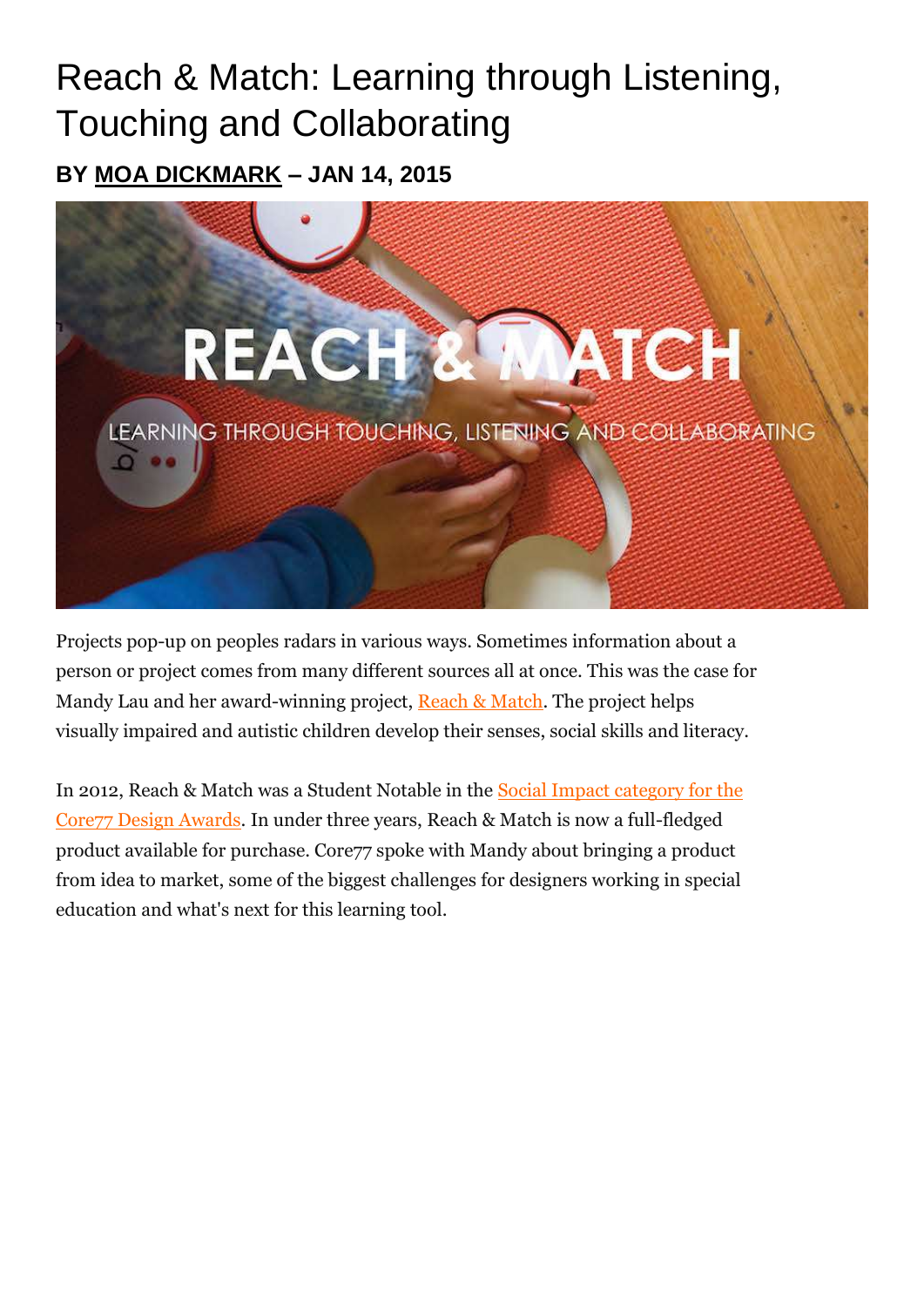

## **Core77: Tell me a bit about the thoughts that brought you to decided on creating Reach & Match?**

**Mandy Lau:** I have always been very interested in social design and creating effective solutions through design. For my bachelor degree in Product Engineering, I developed a few projects for people with physical limitations as well as blind and vision-impaired people. I also enjoy my other work in art therapy with children and adults with special needs. During my postgraduate research in Industrial Design, I started looking into braille literacy and blindness.

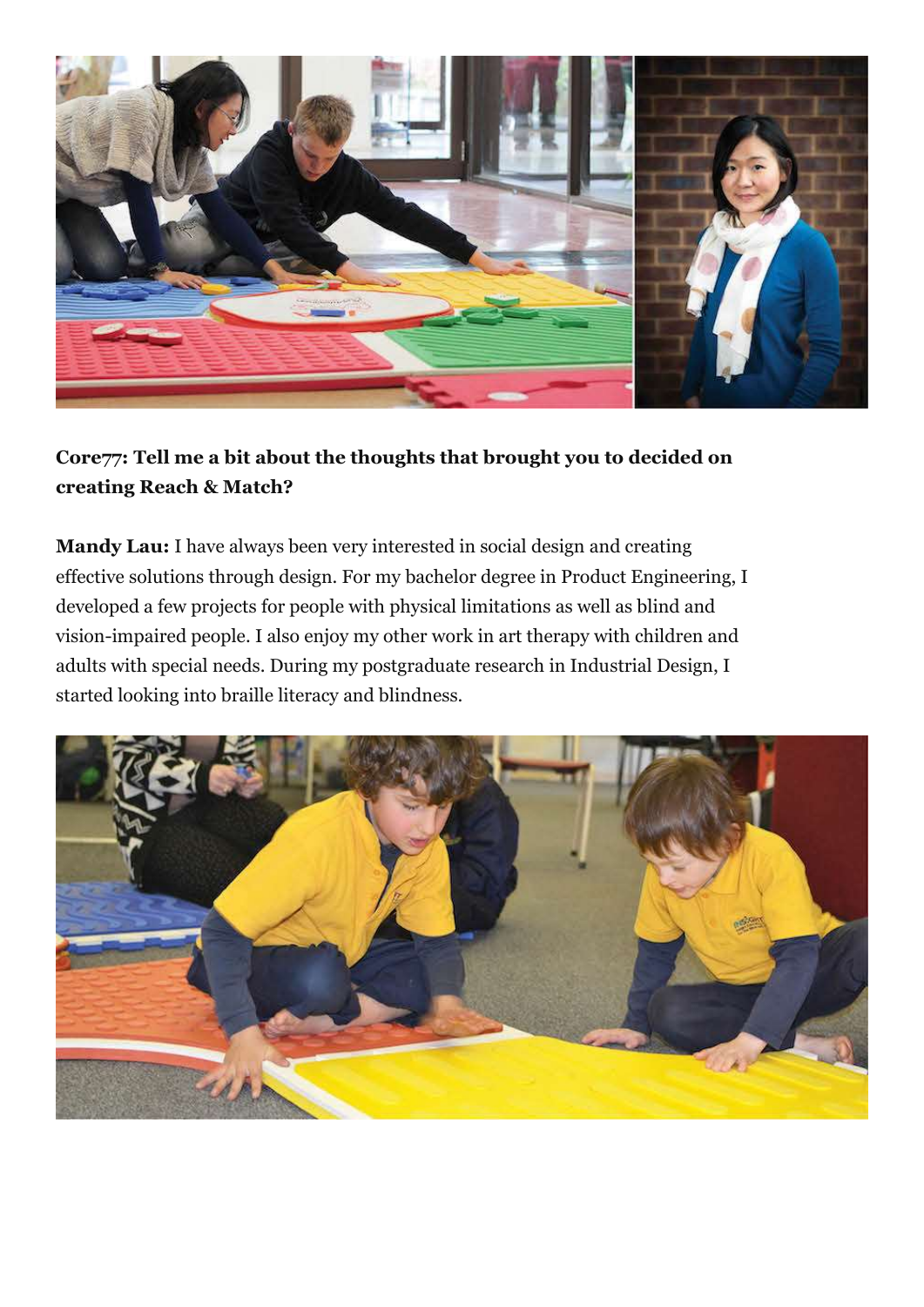

### **What made you decide to focus your attention on this specific subject?**

I found braille to be an incredibly efficient and beautiful system for writing—it's also an essential skill for developing blind people's career opportunities and independence. Due to the global decline of braille literacy, I wanted to create a design which helps young blind children learn braille in an interesting way. However, through my primary and secondary research, I observed vision-impaired children often struggling with problems such as cognitive, motor and social barriers. After generating a lot of concepts, I selected a design which can empower children with special needs in a fun and friendly way. It is inclusive and creates a bridge between children with and without special needs. Through well-designed exercises, activities and games, care takers such as teachers, therapists and parents can easily use the product for children with varying abilities.

## **Reach & Match is now out on the market. What sort of response are you getting from the children and their caretakers?**

We received very encouraging feedback from local and overseas clients organizations, schools, pre-school centers and clinics. Most of our users are specialists such as occupational therapists, mobility instructors and educators who provide training for children. They are applying Reach & Match at their group activities and early intervention programs. Reach & Match will also be used in the degree program for Special Education at a local university. We are really excited to share its applications with future teachers!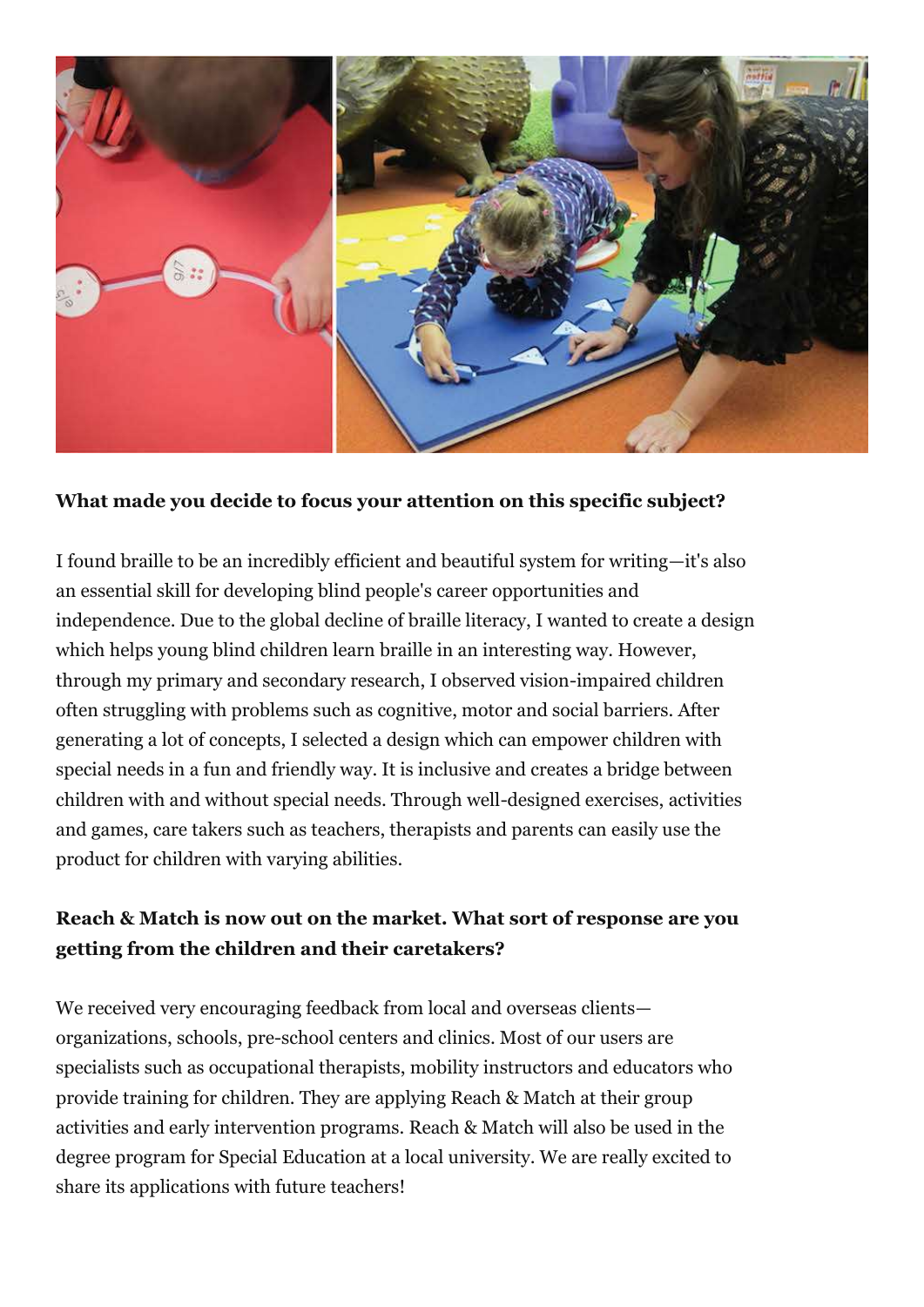We are delighted to know that children enjoy Reach & Match games and its tactile challenges. The children are stimulated by touching the tactile textures with their bare feet and other body parts. They learn to distinguish the difference between sounds. Children also share and communicate with their peers. The creativity and flexibility of the design is double-sided and you can create different 2D and 3D configurations to elicit a 'wow' effect when children play together. And I am always surprised by how blind children interpret and understand the ideas of Reach & Match by touching and hearing. You can check out our [Facebook page](http://www.core77.com/posts/27965/www.facebook.com/reachandmatch) to learn more about how children interact with the program!

## **What would you say is your biggest lesson learned through the process of developing Reach&Match?**

To be honest, I am pretty overwhelmed by the whole journey. As a designer, I desired to turn this great idea into a product. However, once I finished the design I realized that it was only the start of the journey; I had to learn everything in order to make the idea happen.

The biggest lesson I learned was to continuously push myself out of my comfort zone. I couldn't work inside my room as a designer anymore, I needed to go out and talk to people—clients and potential partners. I had to learn other skills to make this idea happen, such as fund-raising, production, marketing and sales. Being the sole founder is not only difficult and lonely, but discipline is also extremely important. This was the quickest way to learn new skills as I had plenty of opportunities to address changes and solve problems each day.

### **What has been your greatest experience when working with children?**

I learned the importance of testing and understanding the real needs of my clients. I start and end the design with the users—children. I observed their problems and created and tested the prototypes for them. Then, I modified and improved the design according to their feedback. So from beginning to end, I focused on how my users responded to the product.

I love working with children. They are genuine and honest with what they think about your design, how they like it or how much they want to play. It's truly a great experience to work with children with different needs—through this process I've worked with children who are blind and vision impaired, hearing impaired, autistic, or facing physical and developmental delays. Every child is unique and every child learns in their own way. It's inspiring to see their different reactions.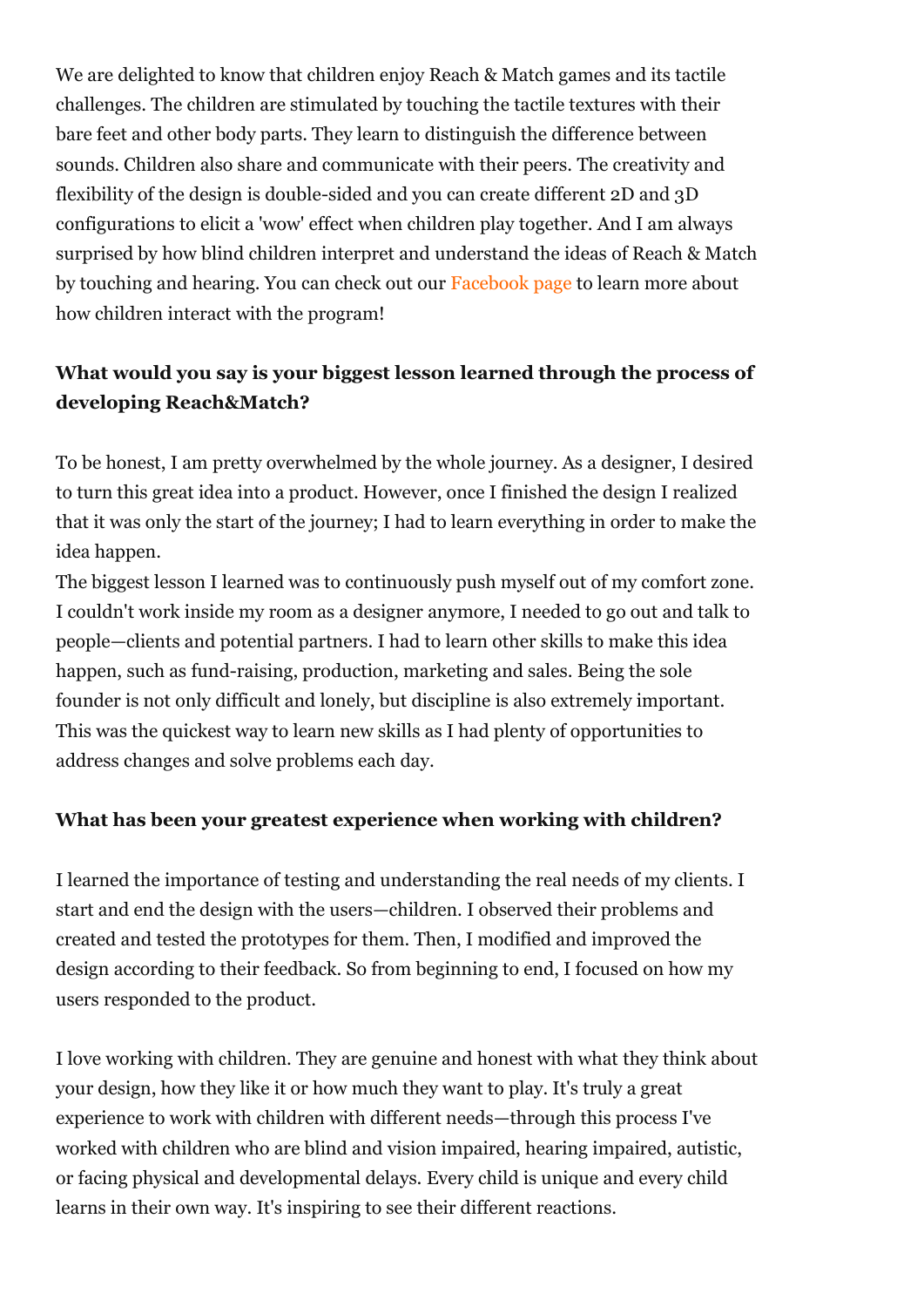

## **What is a problem that designers should be considering when designing for childhood development right now?**

I support and love the idea of inclusive play, especially for children at a young age. It would be great to have a friendly platform for them to understand the differences among their peers and learn to respect and share.

### **Which stage are you at with Reach & Match right now?**

Reach & Match is very new to the market and I definitely need to work hard on the marketing! Also, I have been putting a lot of time and effort into editing the activity manual to help users understand usage and applications. Hopefully, users will receive the latest version very soon!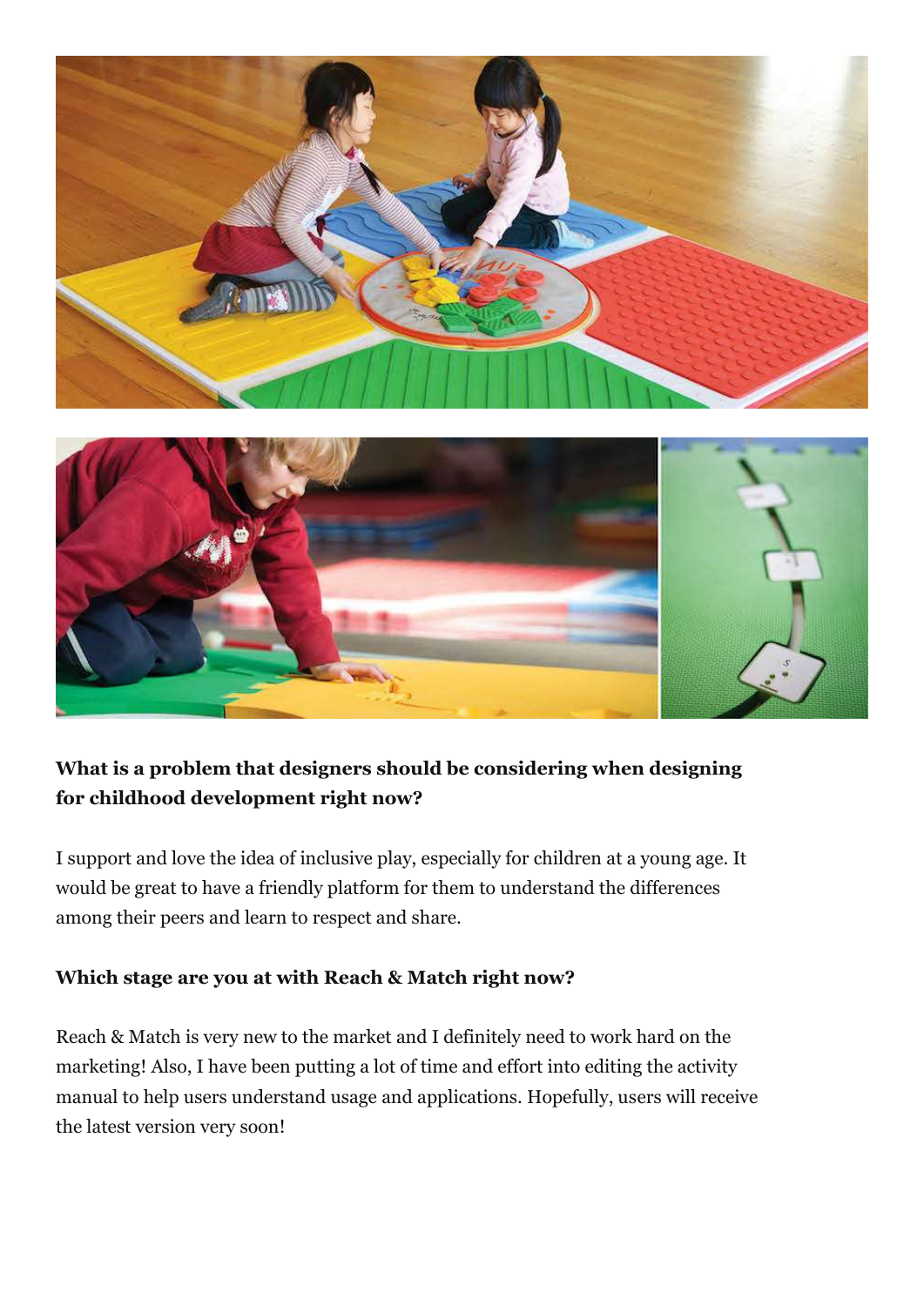#### **What will be the next step?**

I will focus on the products in local and overseas markets. I look forward to expanding it to the mainstream market, as the design itself is for all children. I believe there's still a long way to go and I am excited to see more children benefit from Reach & Match. I also look forward to working on my new design ideas!